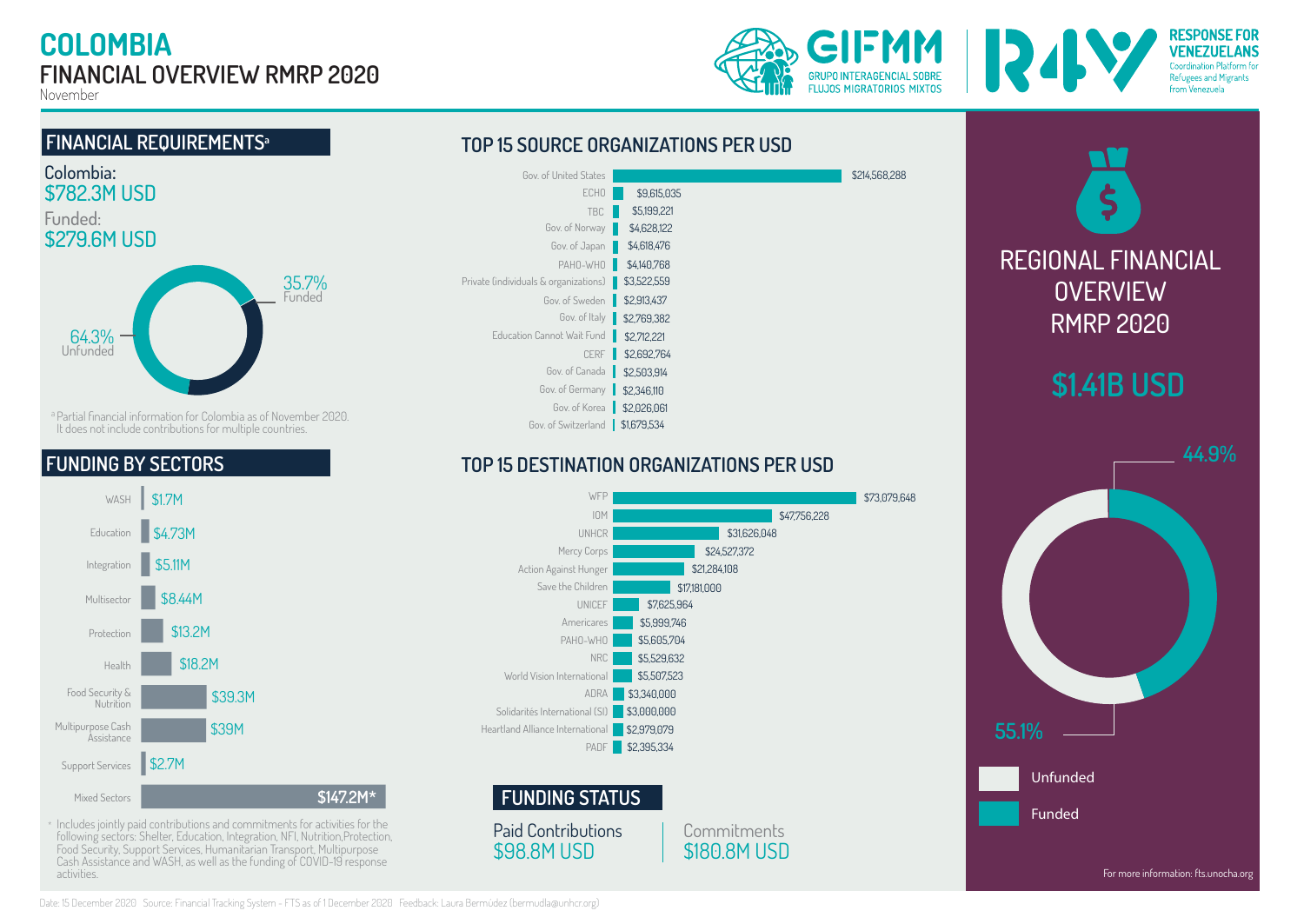## ANNEX 1. SOURCE ORGANIZATION PER USD

| Gov. of United States                      |                        | \$214,568,288 |
|--------------------------------------------|------------------------|---------------|
| <b>ECHO</b>                                | \$9,615,035            |               |
| TBC                                        | \$5,199,221            |               |
| Gov. of Norway                             | \$4,628,122            |               |
| Gov. of Japan                              | \$4,618,476            |               |
| PAHO-WHO                                   | \$4,140,768            |               |
| Private (individuals & organizations)      | \$3,522,559            |               |
| Gov. of Sweden                             | \$2,913,437            |               |
| Gov. of Italy                              | \$2,769,382            |               |
| Education Cannot Wait Fund                 | \$2,712,221<br>n.      |               |
| <b>CERF</b>                                | \$2,692,764            |               |
| Gov. of Canada                             | \$2,503,914            |               |
| Gov. of Germany                            | a s<br>\$2,346,110     |               |
| Gov. of Korea                              | \$2,026,061            |               |
| Gov. of Switzerland                        | \$1,679,534            |               |
| Gov. of Austria                            | \$1,650,757            |               |
| ILO                                        | \$1,605,166            |               |
| DEVCO <b>I</b>                             | \$1,208,196            |               |
| World Vision Canada                        | \$952,771              |               |
| European Commission                        | \$902,998              |               |
| Gov. of Spain                              | \$863,847              |               |
| Fund for Sustaining Peace in Colombia      | \$741,508              |               |
| GlaxoSmithKline                            | \$685,886              |               |
| Fondation Chanel   \$550,055<br>UNFPA      |                        |               |
| UNHCR                                      | \$500,023              |               |
| Latter-Day Saint Charities                 | \$462,988<br>\$460,000 |               |
| Queen Silvia Foundation                    | \$411,976              |               |
| Canadian Food Grains Bank                  | \$358,929              |               |
| United Way International                   | \$318,662              |               |
| Gov. of Denmark                            | \$267,500              |               |
| Gov. of Netherlands                        | \$259,130              |               |
| Dubai Cares (UAE)                          | \$192,361              |               |
| Centers for Disease Control and Prevention | \$175,000              |               |
| UN Programme on HIV/AIDS                   | \$160,500              |               |
| UNICEF National Committee/Spain            | \$149,553              |               |
| DOB Foundation                             | \$148,197              |               |
| UNICEF National Committee/Denmark          | \$147,542              |               |
| Abt Associates                             | \$117,090              |               |
| Medicor Foundation                         | \$111,535              |               |
| Gov. of Portugal                           | \$68,757               |               |
| <b>ELMA Relief Foundation</b>              | \$64,950               |               |
| World Vision USA                           | \$55,549               |               |
| Ford Foundation                            | \$35,866               |               |
| Gov. of United Kingdom                     | \$24,989               |               |
| <b>UNEP</b>                                | \$20,000               |               |
| WHAM Foundation<br>NetHope                 | \$16,287               |               |
| US Fund for UNICEF                         | \$12,500               |               |
|                                            | \$9,800                |               |
| Stichting War Child                        | \$6,754                |               |